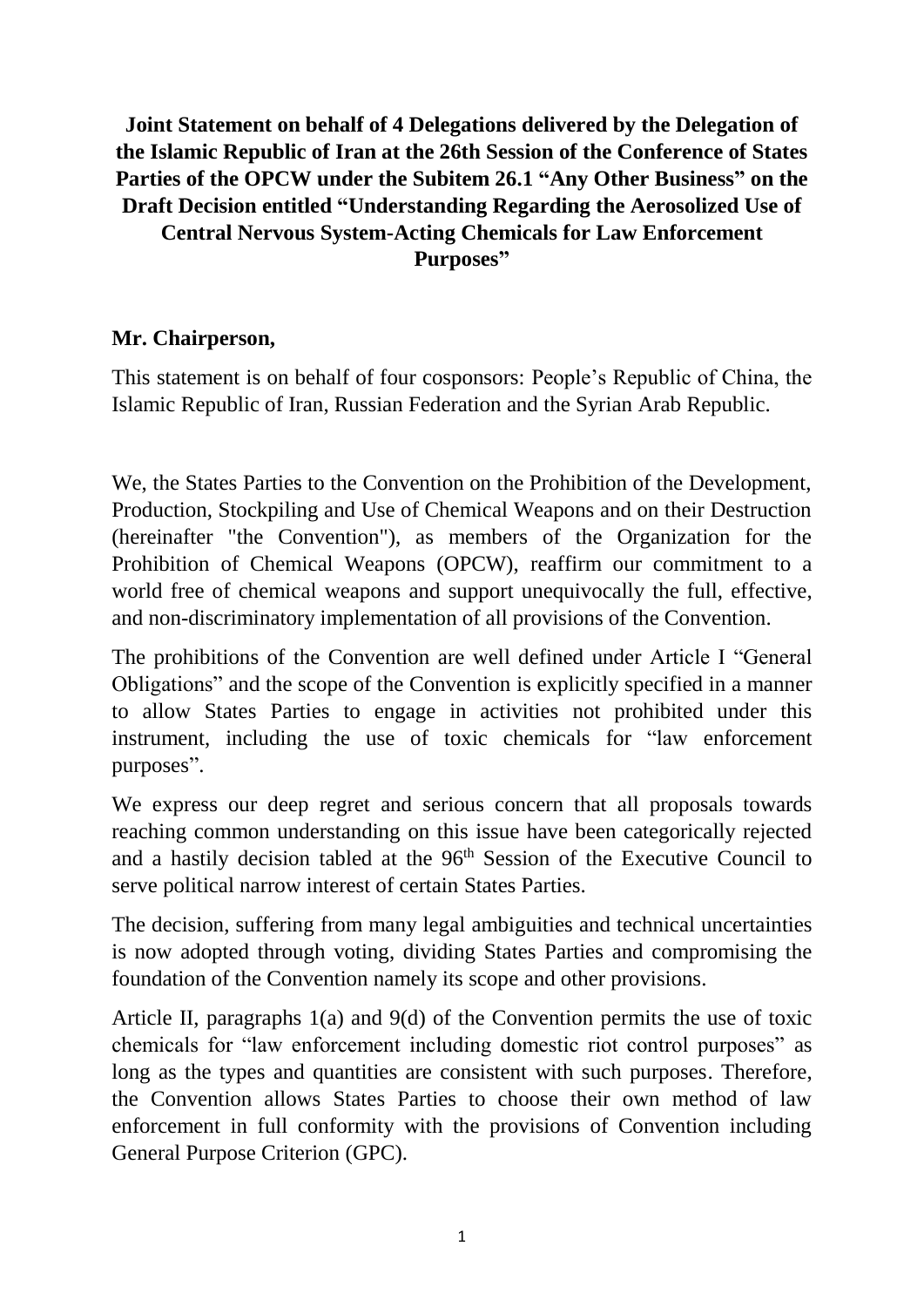Article VI (paragraph 1 and 2), on activities not prohibited under this Convention, stipulates that "each State Party has the right, subject to the provisions of this Convention, to develop, produce, otherwise acquire, transfer and use toxic chemicals and their precursors for purposes not prohibited under this Convention" and "each State Party shall adopt the necessary measures to ensure that toxic chemicals and their precursors are only developed or used within its territory or in any other place under its jurisdiction or control for purposes not prohibited under this Convention".

This decision is an arbitrary interpretation of certain provisions of the Convention which would have serious implications both on the rights and obligations of States Parties as recognized under many provisions including in particular "law enforcement" "General Purpose Criterion" and "Purposes not prohibited under the Convention". In this regard, it should be emphasized that the Convention shall only be interpreted in accordance with international law particularly the provisions of 1969 Vienna Convention on law of Treaties and its provisions as outlined in the Convention itself.

This decision as alters substantively the obligations of States Parties and provides an authoritative interpretation of the scope and other relevant provisions of Convention, amounts to an amendment which should have been pursued under the relevant procedure specified under Articles XIV and XV.

Neither the provisions of the Convention, particularly Articles I, II, and VI, outlaws the use of the CNS-acting chemicals in aerosolized format, nor the Policy-Making Organs (PMOs) are empowered in accordance with constituencies that have agreed by States Parties, to take any decisions that would supersede the provisions of the Convention and impose new obligations on States Parties where essentialy States Parties have not adopted such obligations in accordance with their respective constitutional process.

We consider the decision a clear departure from provisions of the Convention as it changes drastically the strike balance which exists between the rights and obligations of the States Parties under the Convention. Furthermore, while we do categorically reject the decision as adopted, we believe that the decision is not consistent with the provisions of the Convention as it compromises the rights of the States Parties under this instrument. In this regard and for the above-mentioned reasons, we do consider the decision as an ultra vires act which goes beyond the powers and functions of the Policy-Making Organs of the OPCW, so could not have any legal effect(s) on the States Parties' rights and obligations under the Convention.